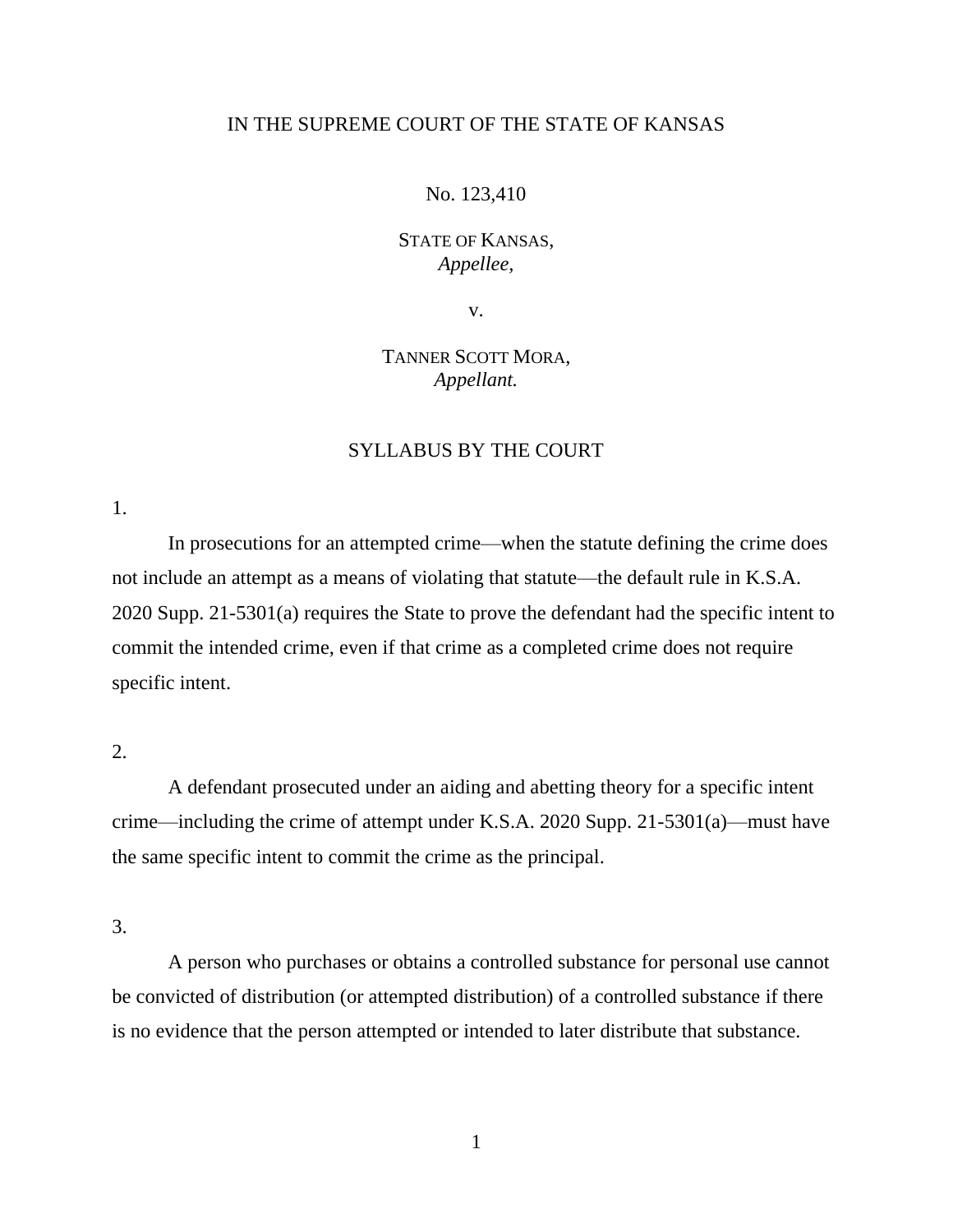Appeal from Sedgwick District Court; DAVID L. DAHL, judge. Opinion filed May 20, 2022. Convictions reversed and sentence vacated.

*Michelle A. Davis*, of Kansas Appellate Defender Office, argued the cause and was on the brief for appellant.

*Matt J. Maloney*, assistant district attorney, argued the cause, and *Marc Bennett*, district attorney, and *Derek Schmidt*, attorney general, were with him on the brief for appellee.

The opinion of the court was delivered by

STEGALL, J.: A jury convicted Tanner Scott Mora of two alternative counts of felony murder after a man—from whom Mora and his codefendant, Ashantis Bledsoe, were attempting to purchase marijuana—was shot and killed by Bledsoe during a drug deal turned robbery gone wrong. Mora received a hard 25 sentence for the first felonymurder conviction (underlying felony of attempted aggravated robbery), and the district court held the second conviction (underlying distribution of marijuana) in abeyance. Mora directly appealed. Today we reverse both of Mora's convictions because we find that they are not supported by sufficient evidence.

## FACTS

Mora lived with a roommate, Felicia Cornman, who worked at a Wichita Burger King. Mora was unemployed and would sometimes accompany Cornman to her shifts to hang out and use the Wi-Fi. Cornman was dating her Burger King co-worker, Ashantis Bledsoe, and Mora had met Bledsoe on a few occasions when he would come with Cornman to work.

Mora accompanied Cornman to Burger King one night in February 2019, and Bledsoe showed up during her shift. The two men spoke to one another, then Mora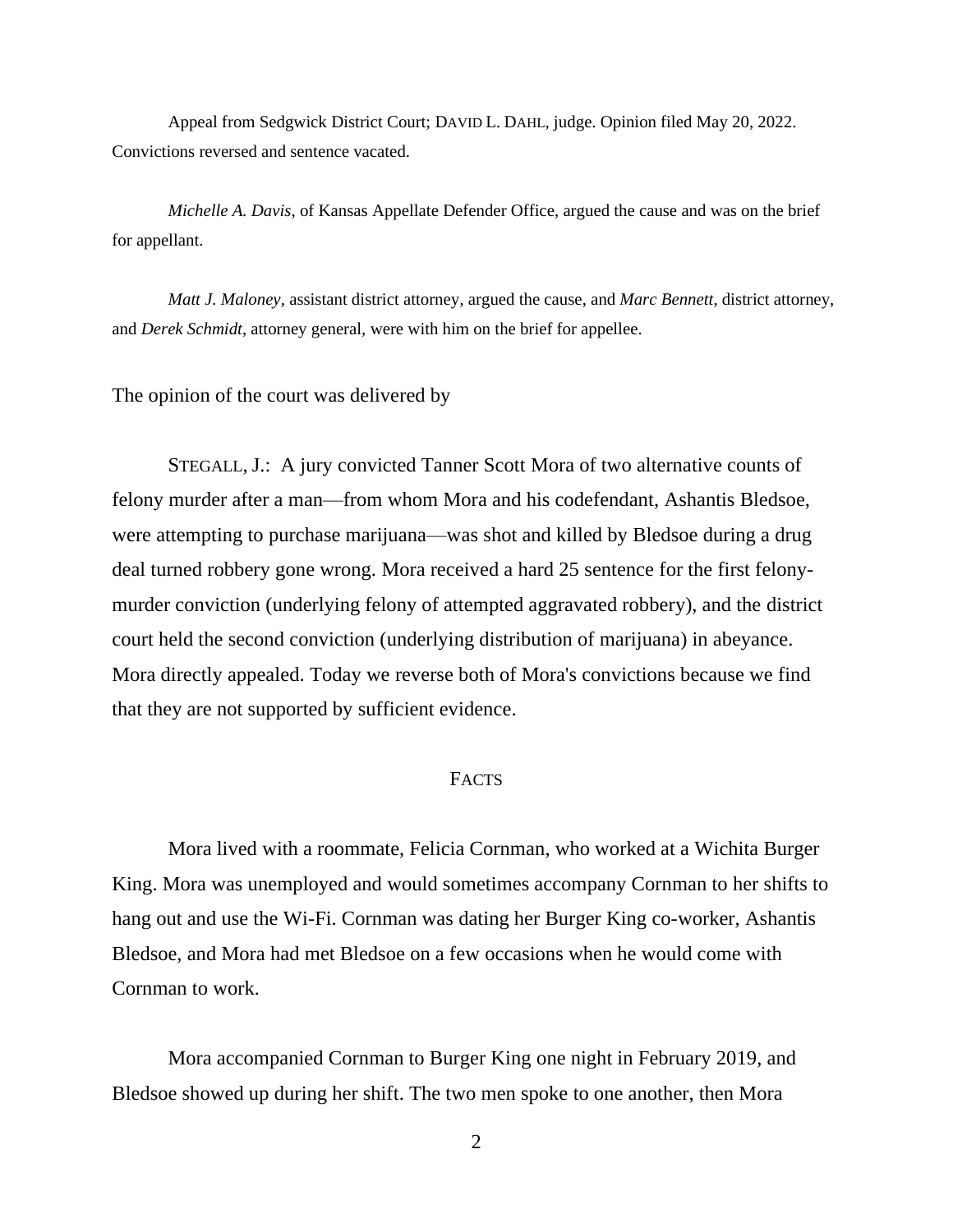approached Cornman and asked if they could borrow her car. Cornman agreed, not knowing where they planned to go. The men were only supposed to be gone for 20 minutes but did not return for close to 2 hours.

Meanwhile, that same night Lorenzo Wade—who police later determined was a distributer of marijuana—was at a friend's apartment near Genesis Health Clubs, and he began exchanging several phone calls and text messages with a number later traced to Mora's phone. Wade told his friend that he was going to meet someone at Genesis and would be "right back." The final texts showed that Wade said "one sec bro. Throwing in extra. Was waiting for you to get close." Mora's phone quickly responded, "we in parking lot waiting," then Wade replied "gotcha. I see you, hol' up, Brody."

When Wade got into the backseat, Bledsoe pulled a gun, turned around, and demanded that Wade "give [him] the weed." Wade "kind of laughed about it," saying, "I'm not giving you that." Bledsoe then fired the gun at Wade. Wade's body fell out of the car, and Mora and Bledsoe sped away. When police arrived at the scene just a few minutes later, Wade was found dead on his back. His cell phone was in his coat pocket, and a clear plastic bag containing a green botanical substance was between his legs. No evidence of the amount of the substance was ever introduced at trial.

Two bullet fragments were recovered from Wade's body. The coroner identified 10 total entrance gunshot wounds, with 7 on his back, and determined that Wade's cause of death was multiple gunshots to the trunk. A crime scene investigator later located two bullet fragments in Cornman's car and a fired casing under the rear seat.

Lead Detective Ryan Schomaker, after examining Wade's phone, concluded that the large number of calls and text messages indicated that Wade regularly sold drugs. Schomaker concluded that the communications showed that Mora, Bledsoe, and Wade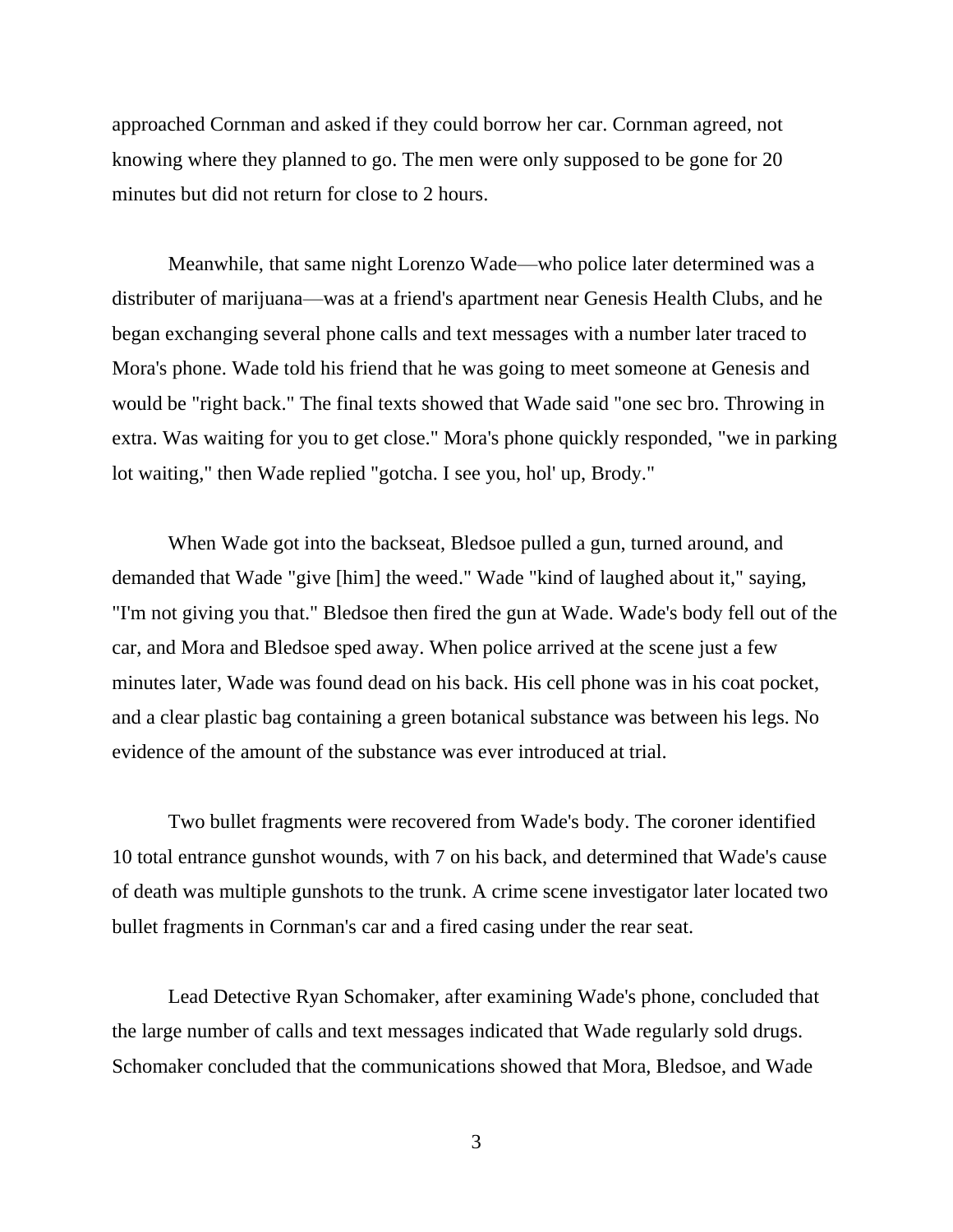were meeting up for a drug deal and that Wade was the distributer. Police were able to identify Mora as a suspect by investigating the phone number last used to text Wade. Twenty days after the shooting, police arrested Mora after pinning down his location based on data obtained from Tinder.

Cornman, in an interview with Detective Schomaker, said that Mora had told her he saw somebody get shot at Genesis and was considering turning himself in. She explained that Mora and Bledsoe "went to do a weed deal. And the guy would not give it up." When asked to clarify, Cornman explained that when Bledsoe told Wade to give them "free weed," Wade "laughed. So then he was shot." Mora told Cornman that Bledsoe was the shooter. Mora maintained that he did not realize that Bledsoe planned to rob Wade, as he thought that they were going to pay for the weed; but Bledsoe "was there to rob the guy." After the killing, Bledsoe warned Mora not to tell anyone.

The State charged Mora with two alternative counts of felony murder. Count one charged attempted aggravated robbery as the underlying felony and count two charged distribution of marijuana as the underlying felony. The jury convicted Mora on both counts. The district court entered judgment on both convictions, sentencing Mora to a hard 25 sentence on count one and holding count two in abeyance. Mora directly appeals.

#### **DISCUSSION**

Mora raises four allegations of error. First, he argues that the jury was given a legally inappropriate jury instruction, and this instruction, coupled with insufficient evidence of a specific intent to aid and abet the underlying attempted robbery, amounts to reversible error. Second, he asserts that there was insufficient evidence of the underlying felony of distribution of marijuana to support his second felony-murder conviction. Third, he claims that his right to present a defense was violated because the district court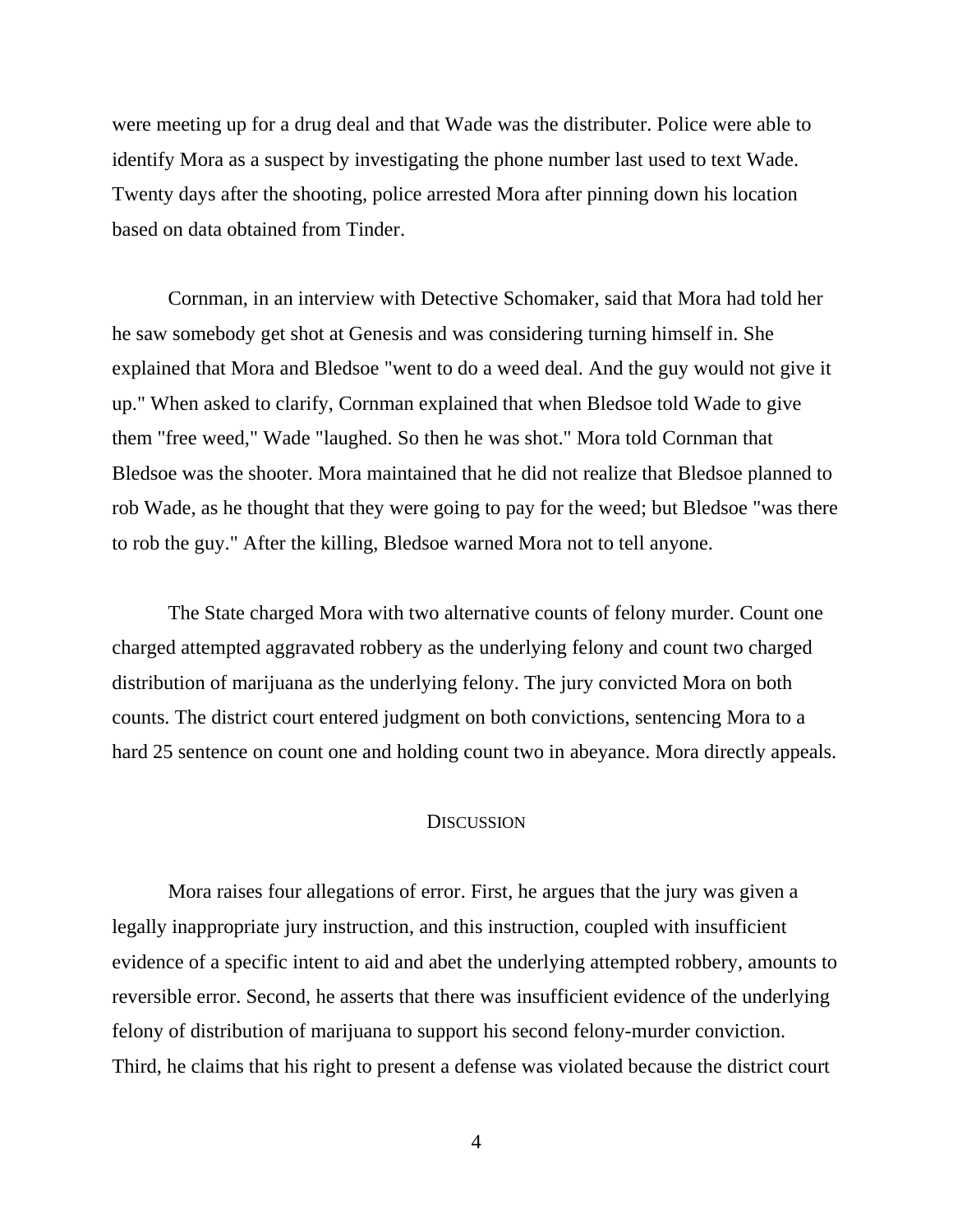excluded admissible hearsay statements. Finally, Mora argues the district court should have merged his two convictions instead of holding one in abeyance.

## *A clearly erroneous jury instruction, coupled with insufficient evidence of the underlying felony, requires reversal of Mora's first felony-murder conviction.*

Mora's first felony-murder conviction was based on the underlying felony of attempted aggravated robbery under an aiding and abetting theory of liability. Mora argues that a clearly erroneous instructional error, coupled with insufficient evidence of a specific intent to aid and abet the attempted robbery, warrants reversal of this conviction.

We address the instructional claim first because it bears directly on the reason the jury convicted Mora on what we then conclude was insufficient evidence. We first apply our familiar four-step analysis in reviewing an alleged instructional error:

"(1) the court considers the issue's reviewability from both jurisdiction and preservation viewpoints, employing an unlimited standard of review; (2) the court determines whether the instruction was legally appropriate, using an unlimited review; (3) it determines whether sufficient evidence existed, when viewed in the light most favorable to the requesting party, to support the instruction; and (4) if the court finds error, it then must decide whether the error was harmless, using the test and degree of certainty set forth in *State v. Ward*, 292 Kan. 541, 256 P.3d 801 (2011).

"'The first step affects the last one because an unpreserved issue will be considered for clear error, i.e., the error may be considered harmless unless the party claiming it can convince the court the jury would have reached a different verdict without the error.'" *State v. Gonzalez*, 311 Kan. 281, 290-91, 460 P.3d 348 (2020).

We apply the clear error standard here because Mora did not raise this issue below. K.S.A. 2020 Supp. 22-3414.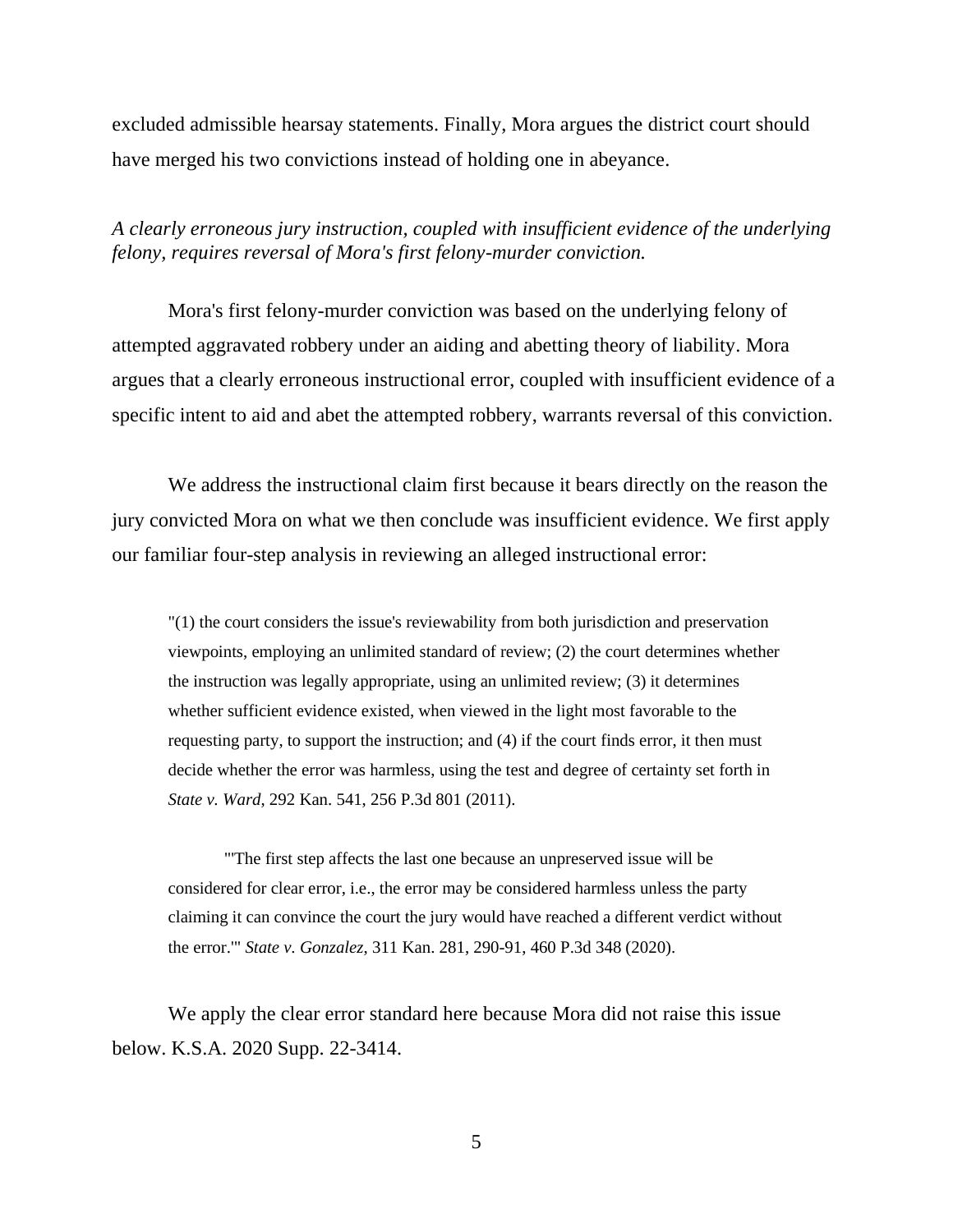Mora argues that the following instruction given to the jury is clearly erroneous:

#### "Instruction No. 7

"A person is criminally responsible for a crime committed by another if the person, either before or during its commission, and with the mental culpability to commit the crime intentionally aids the other person to commit the crime.

"*The person who is responsible for a crime committed by another is also responsible for any other crime committed in carrying out or attempting to carry out the intended crime, if the person could reasonably foresee the other crime as a probable consequence of committing or attempting to commit the intended crime*.

"All participants in a crime are equally responsible without regard to the extent of their participation. However, mere association with another person who actually commits the crime or mere presence in the vicinity of the crime is insufficient to make a person criminally responsible for the crime." (Emphasis added.)

This three-paragraph instruction is contained in PIK Crim. 4th 52.140. The notes to that PIK state that the middle paragraph "should not be used for a specific-intent crime for which defendant is charged on an aiding and abetting theory" based on *State v. Overstreet*, 288 Kan. 1, 200 P.3d 427 (2009). In *Overstreet*, we held that "for a defendant to be convicted of a specific-intent crime on an aiding and abetting theory, that defendant must have the same specific intent to commit the crime as the principal." 288 Kan. at 13. Mora argues that because he was charged with attempted aggravated robbery under an aiding and abetting theory, the State was required to prove he had the specific intent to commit robbery, rendering the second paragraph requiring foreseeability clearly erroneous.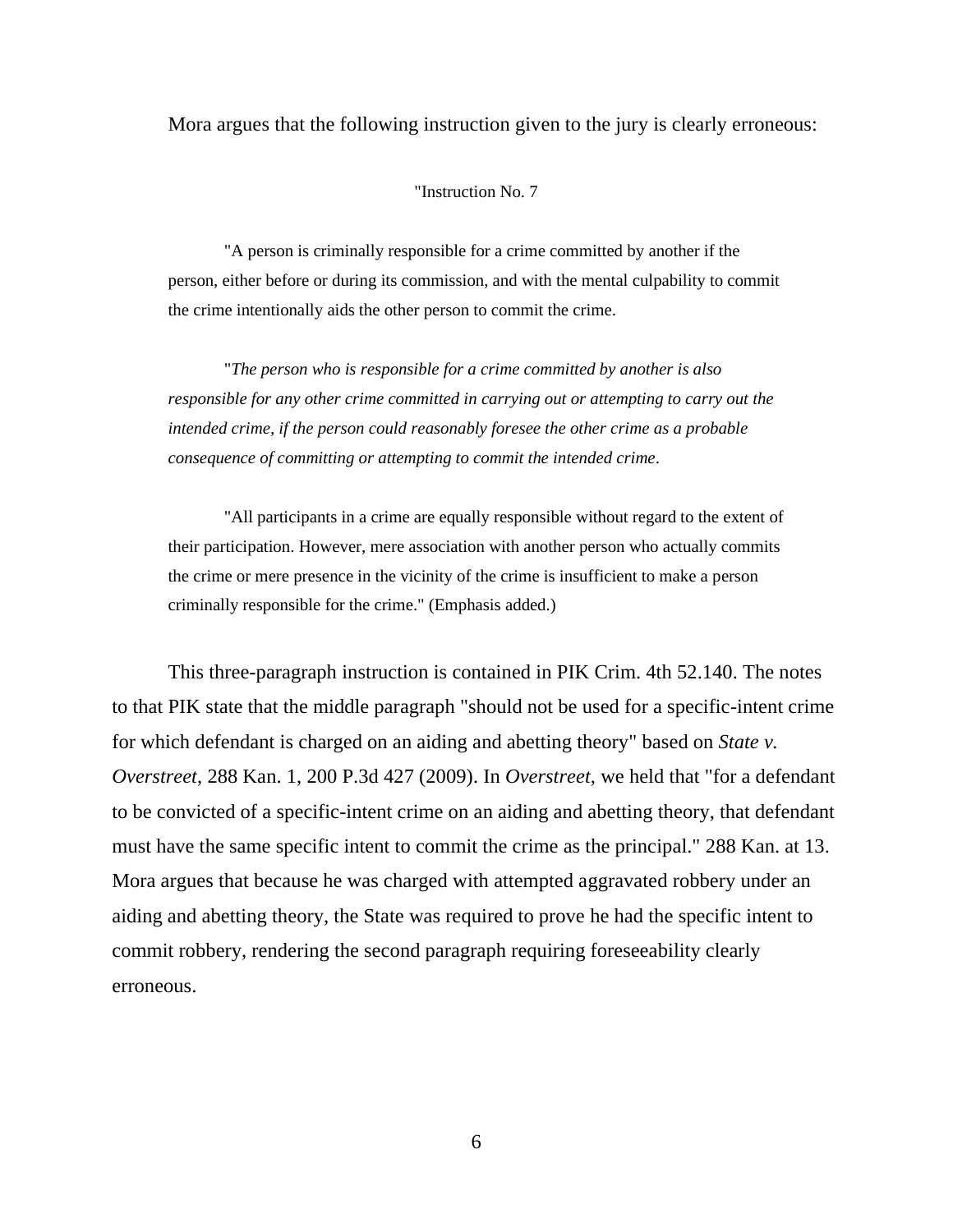We exercise unlimited review over questions of statutory interpretation. *State v. Scheuerman*, 314 Kan. 583, 587, 502 P.3d 502 (2022). We likewise exercise unlimited review in determining whether a criminal statute requires general or specific intent. *State v. Kershaw*, 302 Kan. 772, 776, 359 P.3d 52 (2015). In construing the statutes, "'we begin with the plain language of the statute, giving common words their ordinary meaning." *Scheuerman*, 314 Kan. at 587.

Our first step in evaluating whether a crime is one of general or specific intent is to examine whether the plain language of the statute defining the crime "identifies or requires a further particular intent which must accompany the prohibited acts." *State v. Cantrell*, 234 Kan. 426, Syl. ¶ 7, 673 P.2d 1147 (1983). The language of the aggravated robbery statute does not require a further particular intent, meaning that the completed crime of aggravated robbery is a general intent crime. K.S.A. 2020 Supp. 21-5420; see *State v. Mattox*, 305 Kan. 1015, 1025, 390 P.3d 514 (2017). But an attempt to commit a crime is a separate offense that is created and defined by K.S.A. 2020 Supp. 21-5301(a). *State v. Horn*, 288 Kan. 690, Syl. ¶ 2, 206 P.3d 526 (2009).

K.S.A. 2020 Supp. 21-5301(a) states: "An attempt is any overt act toward the perpetration of a crime done by a person *who intends to commit such crime* but fails in the perpetration thereof or is prevented or intercepted in executing such crime." (Emphasis added.) K.S.A. 2020 Supp. 21-5301(a) thus plainly requires the State, when prosecuting an attempted crime, to prove that the defendant possessed the specific intent to commit the underlying offense. The plain language of that statutory provision does not provide an exception for crimes that, as a completed offense, would require a lower culpable state. Nor have we ever recognized such an exception in our caselaw. See, e.g., *State v. William*, 248 Kan. 389, 401, 807 P.2d 1292 (1991) (showing of specific intent required in a prosecution for attempted aggravated criminal sodomy even though aggravated criminal sodomy as a completed crime requires only general intent).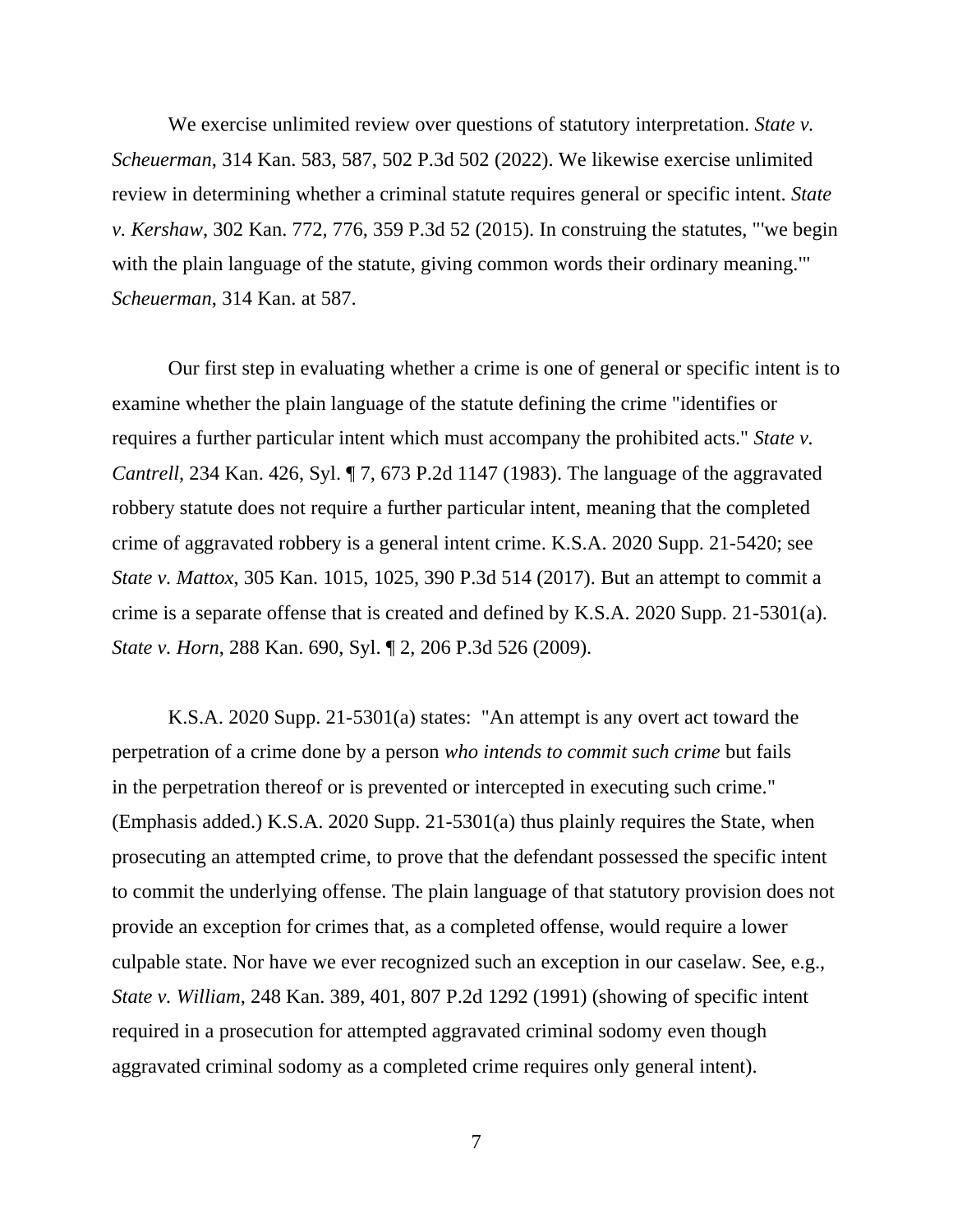Rather, the Legislature has deliberately selected and designed certain criminal statutes to avoid application of K.S.A. 2020 Supp. 21-5301(a) by including "attempt" language in the statute governing the crime at issue. This results in K.S.A. 2020 Supp. 21-5301(a) operating as a default rule in situations where "the statute defining a crime does not include an attempt as a means of violating that criminal statute." *Horn*, 288 Kan. 690, Syl. ¶ 2. Compare K.S.A. 2020 Supp. 8-1567(a) (specifically describing the crime of driving under the influence as including "operating or *attempting to operate* any vehicle" [emphasis added]); K.S.A. 2020 Supp. 21-5421(a) (specifically describing terrorism as including both the commission of or "the attempt to commit" a terrorist act); K.S.A. 2020 Supp. 8-1568(a)(2) (specifically describing the crime of fleeing from a police officer as knowingly "flees *or attempts to elude* a pursuing police vehicle" [emphasis added]); with K.S.A. 2020 Supp. 21-5703 (criminalizing the manufacture of controlled substances but not specifying *attempted* manufacture of a controlled substance as a means of violating the statute, thereby indicating the Legislature intended that the crime of attempted manufacture be controlled by K.S.A. 2020 Supp. 21-5301[a]'s default rule).

We find the statutory language and design to be plain and unambiguous. And reading the statutes in this way comports with our directive that statutes relating to the same subject should be considered *in pari materia* to achieve consistent, harmonious, and sensible results whenever possible. *Pankratz Implement Co. v. Citizens Nat'l Bank*, 281 Kan. 209, 215, 130 P.3d 57 (2006).

In sum, in prosecutions for an attempted crime—when the statute defining the crime does not include an attempt as a means of violating that statute—the default rule in K.S.A. 2020 Supp. 21-5301(a) requires the State to prove the defendant had the specific intent to commit the intended crime, even if that crime would not require specific intent as a completed crime. As the Ninth Circuit has recognized, charging a defendant with an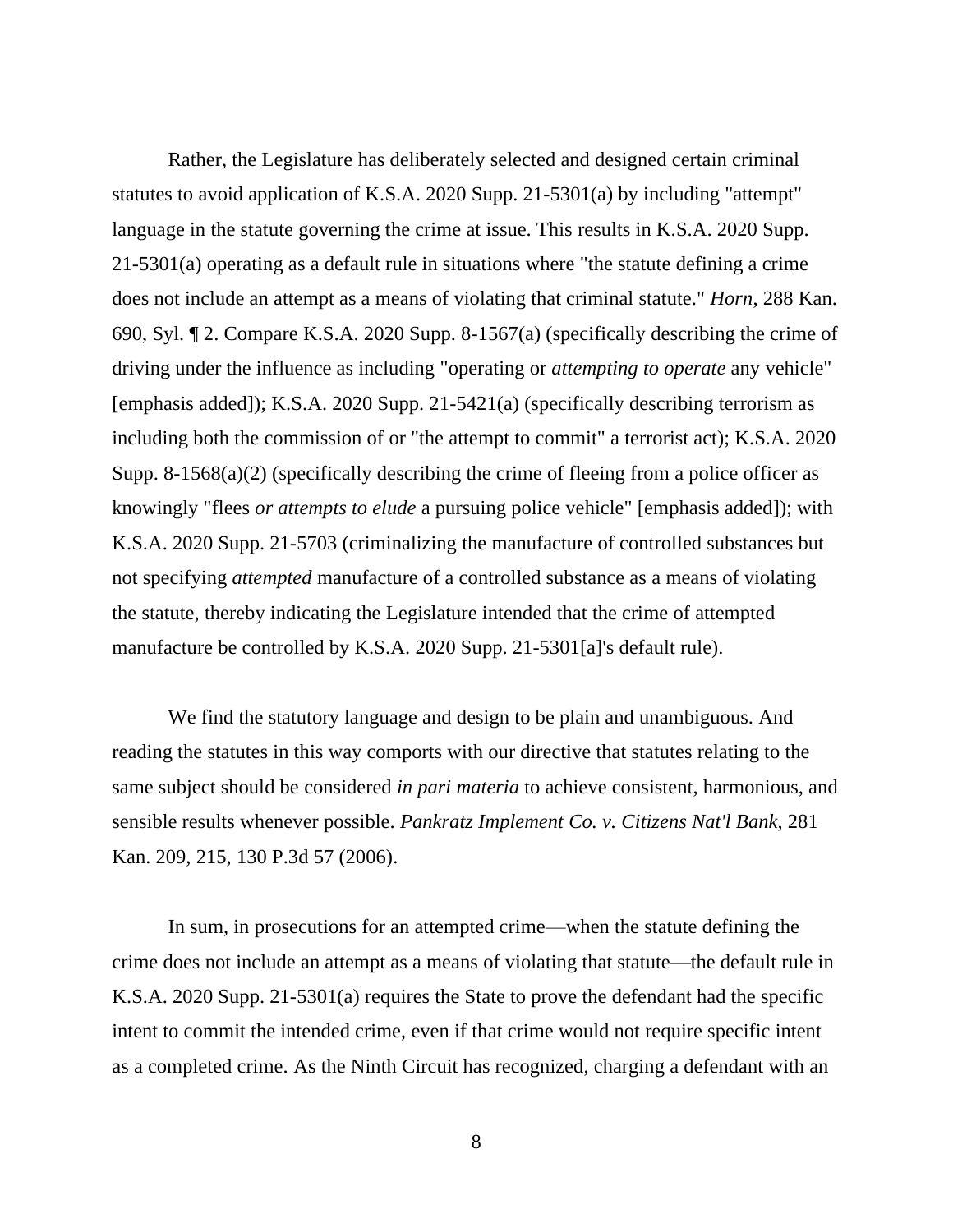attempted crime "involve[s] a degree of uncertainty regarding the defendant's purpose to commit the underlying crime—an uncertainty that is not present in the case of a principal who actually commits the crime." *United States v. Sayetsitty*, 107 F.3d 1405, 1412 (9th Cir. 1997). Because of this uncertainty, "it is reasonable to require proof of a specific intent that would not be required of one who completed the crime." 107 F.3d at 1412.

Because K.S.A. 2020 Supp. 21-5420—the statute governing the crime of aggravated robbery—does not include any "attempt" language, the Legislature intended the crime of attempted aggravated robbery to be controlled by the default rule in K.S.A. 2020 Supp. 21-5301(a). In other words, in a prosecution for attempted aggravated robbery the State must prove that the defendant had the specific intent to commit robbery. This remains true for a defendant prosecuted for this crime under an aiding and abetting theory. *Overstreet*, 288 Kan. at 13 (defendant prosecuted under an aiding and abetting theory must have the same specific intent to commit the specific intent crime as the principal).

This renders the middle paragraph in PIK Crim. 4th 52.140 legally inappropriate in Mora's case, because instructing the jury on foreseeability "would impermissibly relieve the State of the burden to prove a specific intent." *Mattox*, 305 Kan. at 1023 (citing *State v. Engelhardt*, 280 Kan. 113, 133, 119 P.3d 1148 [2005]); see also *Calhoun v. State*, 56 Kan. App. 2d 185, 186, 205, 426 P.3d 519 (2018) (permitting an aiding and abetting foreseeability instruction was clearly erroneous because it directly contradicted *Overstreet*).

Because we find the instruction to be legally inappropriate, we now consider whether the instruction constitutes clear error. "To declare clear error, a reviewing court must be firmly convinced the jury would have reached a different verdict without the error." *Gonzalez*, 311 Kan. at 293.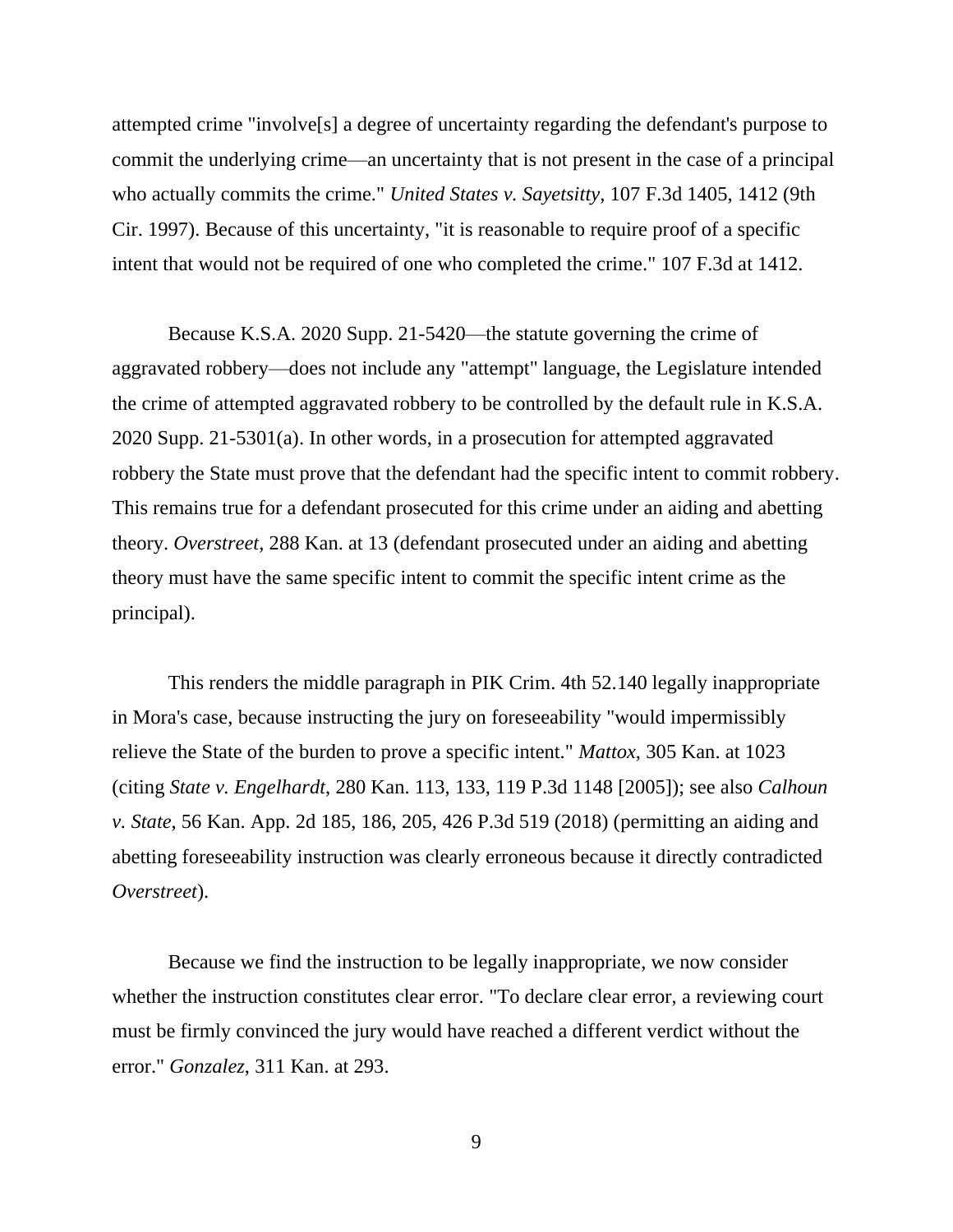Mora argues that the erroneous instruction did affect the verdict because it allowed the jury to find Mora guilty simply by nature of "carrying out either underlying felony." Mora highlights the fact that during deliberations, the jury asked: "Can you please reexplain paragraphs  $#2 \& 3$  of instruction  $#7$  with examples? We specifically need clarification regarding whether 'person' in paragraph #2 refers to Tanner Mora specifically or any reasonable person?" The district court simply responded: "Instruction 7 is a statement of the law. We are unable to elaborate or give examples." Mora argues that because the jury was clearly confused on how to apply the legally inappropriate instruction, the State escaped its burden of proving that Mora specifically intended to commit aggravated robbery.

This argument dovetails with Mora's second claim—that under a proper legal instruction, there would not have been sufficient evidence to support a finding that Mora specifically intended to commit aggravated robbery. A "challenge to the sufficiency of the evidence amounts to a posttrial claim that the State failed to meet its burden of proving each essential element" of the crime charged. *State v. Logsdon*, 304 Kan. 3, 21, 371 P.3d 836 (2016). We review a challenge to the sufficiency of the evidence by examining "the evidence in the light most favorable to the State to determine whether a rational fact-finder could have found the defendant guilty beyond a reasonable doubt." *State v. Coble*, 312 Kan. 615, 626-27, 479 P.3d 201 (2021). We will not disturb a guilty verdict if there is substantial evidence supporting it—even if the evidence is entirely circumstantial—as a "'conviction of even the gravest offense may be sustained by circumstantial evidence. [Citations omitted.]'" *Logsdon*, 304 Kan. at 25.

Because the State's case proceeded on an aider and abettor theory, the State had to prove that Mora or another, for whose conduct he was criminally responsible, killed Wade and that the killing occurred while Mora or another, for whose conduct he was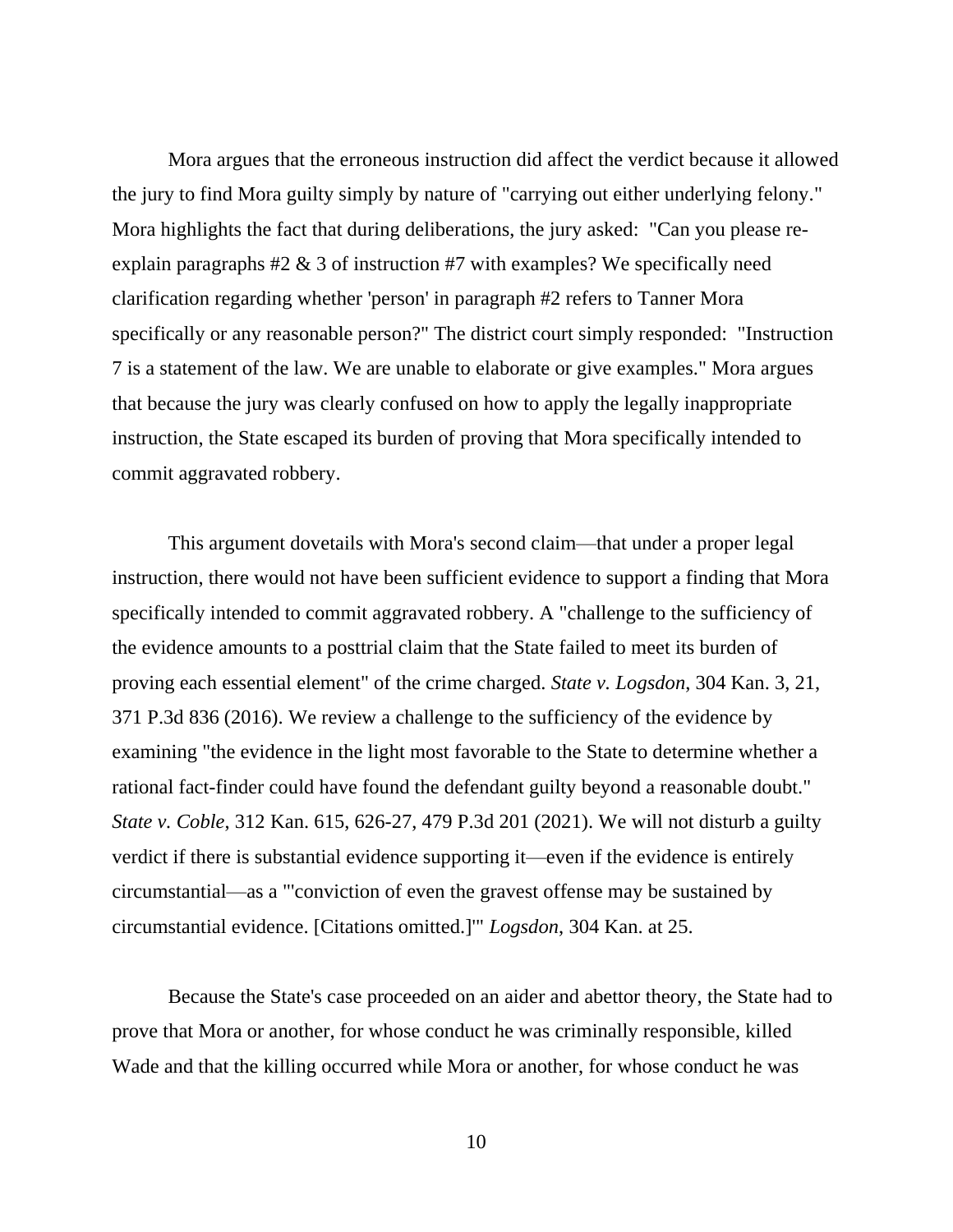criminally responsible, was trying to—and intended to—commit aggravated robbery. See *Gonzalez*, 311 Kan. at 287-88. There is no dispute as to whether there was sufficient evidence of an overt act in furtherance of the crime. Mora either arranged the meet or let Bledsoe use his phone to arrange the meet; Mora obtained Cornman's car to drive to Genesis; Mora waited in the parking lot for Wade to arrive and let Wade into the back seat; and Mora fled the scene after Wade had been shot. And here, the jury could easily have concluded that the robbery was not completed, given that the marijuana was left at the scene with Wade's body.

Our review is therefore narrowly focused on whether sufficient evidence supported a finding that Mora specifically intended to rob Wade. See *Gonzalez*, 311 Kan. 286; see also *State v. Betancourt*, 299 Kan. 131, 134, 322 P.3d 353 (2014) (to be guilty of aiding and abetting a defendant must willfully and knowingly associate himself or herself with the unlawful venture and willfully participate in it as he or she would in something he or she wishes to bring about or to make succeed). Our inquiry is guided by the following considerations:

"Intent is usually proven by inference arising from circumstantial evidence because direct evidence of a defendant's state of mind is rarely available. And when that is the case, the question becomes whether the circumstantial evidence is substantial or sufficient enough to sustain the conviction. We have held that circumstantial evidence '"need not rise to that degree of certainty which will exclude any and every other reasonable conclusion."' 'But mere suspicion, however strong, is not enough and juries are not permitted to base verdicts of conviction on suspicion.'

"An appellate court must determine whether the circumstances themselves are proved or inferred from other circumstances when a conviction is wholly based on circumstantial evidence. And a court must remain vigilant against inference stacking, which is impermissible because when the State asks a jury to make a presumption based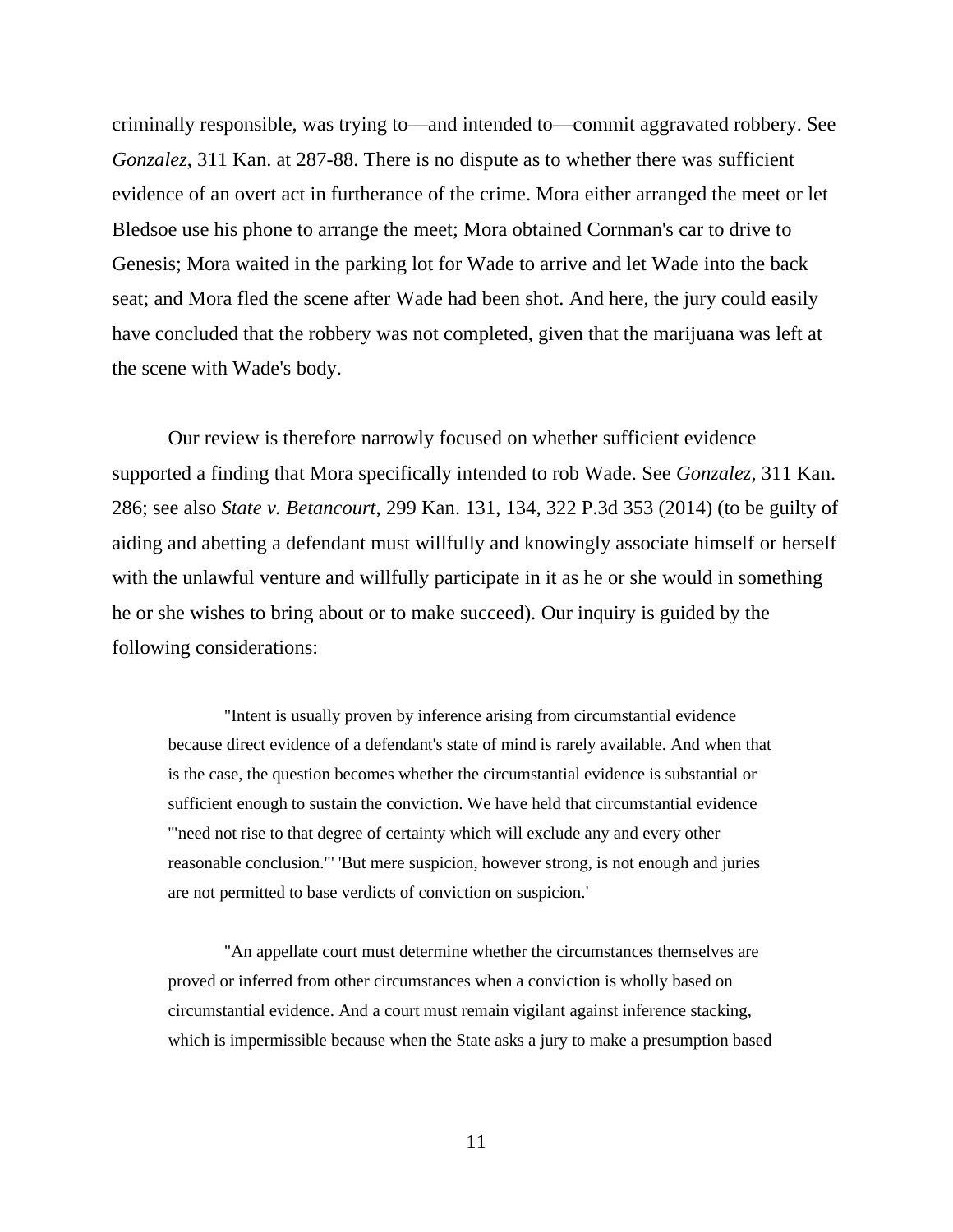on another presumption, the State fails to carry its burden to present sufficient evidence. [Citations omitted.]" *Gonzalez*, 311 Kan. at 288.

The only evidence that addressed Mora's intent was Cornman's statements relaying her conversations with Mora after Wade's death. Yet her testimony did not support a showing that Mora willfully and knowingly intended to participate and assist Bledsoe in a robbery:

"[CORNMAN]: they were supposed to be buying some [weed] from the guy. When they got there, Ashantis had said, give me the weed. I guess the guy kind of laughed about it, and said, I'm not giving you that. And then Ashantis had . . . fired the gun.

"[THE STATE]: Okay. So the plan was, according to [Mora], they were going to buy weed?

"[CORNMAN]: Correct.

"[THE STATE]: But Ashantis said something about give me the weed?

"[CORNMAN]: Correct.

"[THE STATE]: As in, here, give it to me and I'll give you some money?

"[CORNMAN]: No. Ashantis was there to rob the guy.

"[THE STATE]: That's what [Mora] told you?

"[CORNMAN]: Well, that was—I mean, [Mora] *didn't know that that's what was going to happen* at the—at the, you know, when they went there until Ashantis did what he did. They were supposed to buy weed. *Ashantis was supposed to buy the weed from the guy.*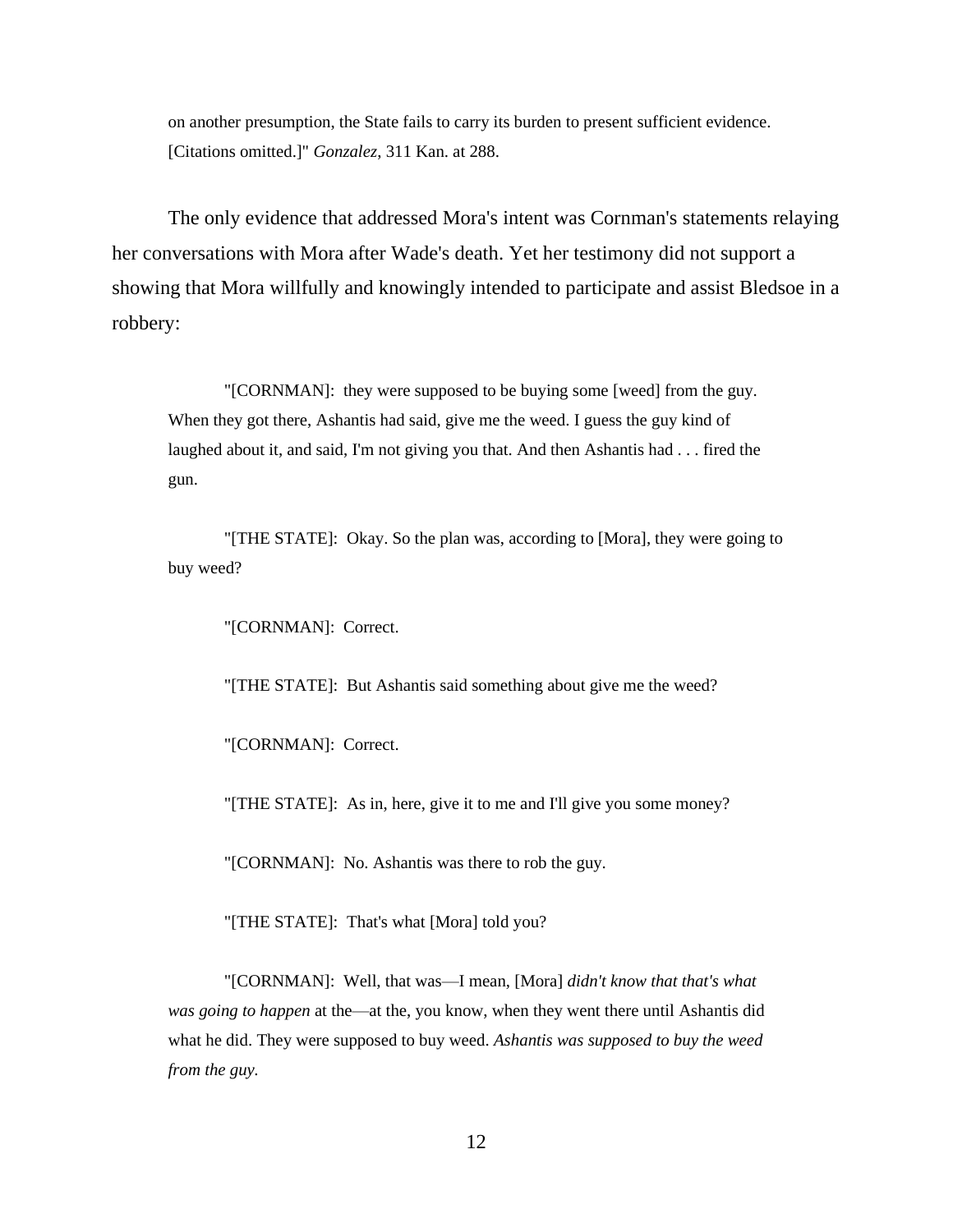. . . .

"[CORNMAN]: [Mora] was just there with Ashantis." (Emphases added.)

After the jury returned its guilty verdict, Mora moved for a judgment of acquittal, arguing that there was insufficient evidence to support the conviction. The district court, in denying Mora's motion, pointed to the circumstantial evidence of Mora's lack of a job, home, and car, and inferred that as a logical consequence, he did not have any money. The district court then made a second inference that because Mora had no money, if Mora was going to meet someone to do a drug deal, he must have necessarily intended to rob them because he would not have been able to obtain the marijuana any other way. But these inferences are not independently supported by any other facts. It is improper to stack these two inferences to prove that Mora intended to rob, because "it is impermissible for a case to rely upon the theory that presumption A leads to presumption B leads to presumption C leads to fact D." *State v. Banks*, 306 Kan. 854, 861, 397 P.3d 1195 (2017) (independent pieces of circumstantial evidence that "all separately point to" a fact are permissible, but stacking one presumption upon another to reach a fact is not).

Of course the district court was not the fact-finder in this case, so the district court's perception of the evidence is not dispositive. But we highlight the court's statements because they illuminate the threadbare evidence of Mora's intent presented to the jury. Certainly, proof of intent to aid or abet does not require direct evidence. See *State v. Edwards*, 209 Kan. 681, 686, 498 P.2d 48 (1972) ("The existence of criminal intent in aiding or abetting another to commit a crime may be presumed or inferred from circumstances surrounding the perpetration of the crime and is a fact question for jury determination."). However, the facts cited by the district court are the only facts that support a finding of specific intent—the record confirms that no other evidence,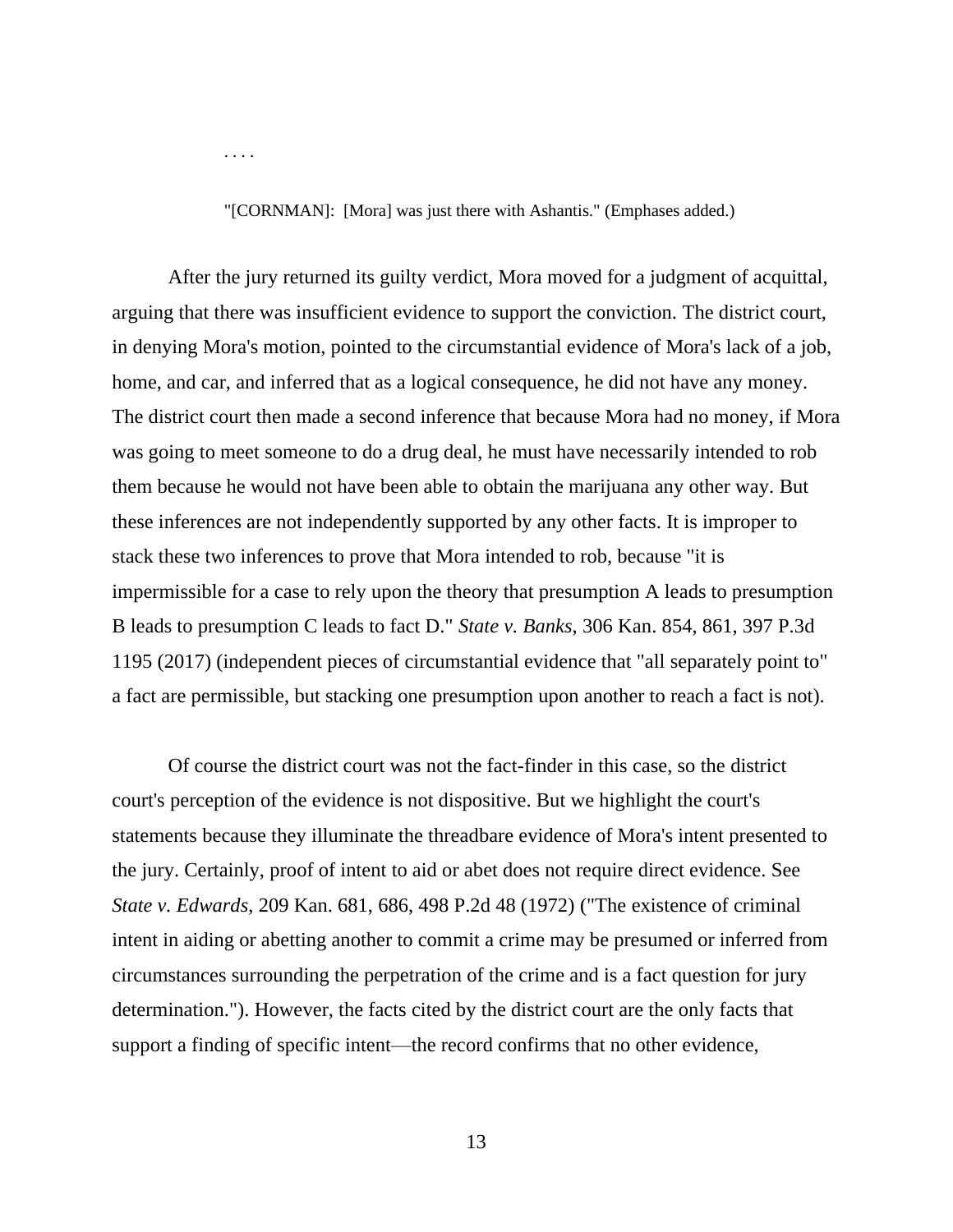circumstantial or otherwise, suggests that Mora had a specific intent to rob Wade—but those facts result from impermissibly placing one presumption upon another to reach a conclusion.

This, coupled with the jury's apparent confusion about how to interpret the legally inappropriate foreseeability instruction, firmly convinces us that the jury's verdict was affected. The instructional error kept the jury from making the requisite finding that Mora specifically intended to commit aggravated robbery, and we find the State's evidence was insufficient to support a finding that Mora specifically intended to commit aggravated robbery. Accordingly, we reverse Mora's felony-murder conviction in count one.

# *Mora's second felony-murder conviction is reversed because the evidence was insufficient to support the underlying felony.*

Mora's second felony-murder conviction, charged in the alternative, was premised on the attempted underlying felony of distribution of marijuana. Mora argues that there was insufficient evidence to support this conviction.

We again apply our familiar sufficiency of the evidence standard of review as laid out above. *Logsdon*, 304 Kan. at 21. And to the extent this issue requires us to interpret statutes, again, we exercise unlimited review. *Scheuerman*, 314 Kan. at 587.

K.S.A. 2020 Supp. 21-5705(a)(4) provides that "[i]t shall be unlawful for any person to distribute or possess with the intent to distribute . . . any hallucinogenic drug," which includes marijuana. K.S.A. 2020 Supp. 65-4105(d)(17). "Distribute" is defined as "the actual, constructive or attempted transfer from one person to another of some item whether or not there is an agency relationship," and it "includes . . . sale, offer for sale or any act that causes some item to be transferred from one person to another." K.S.A. 2020 Supp. 21-5701(d).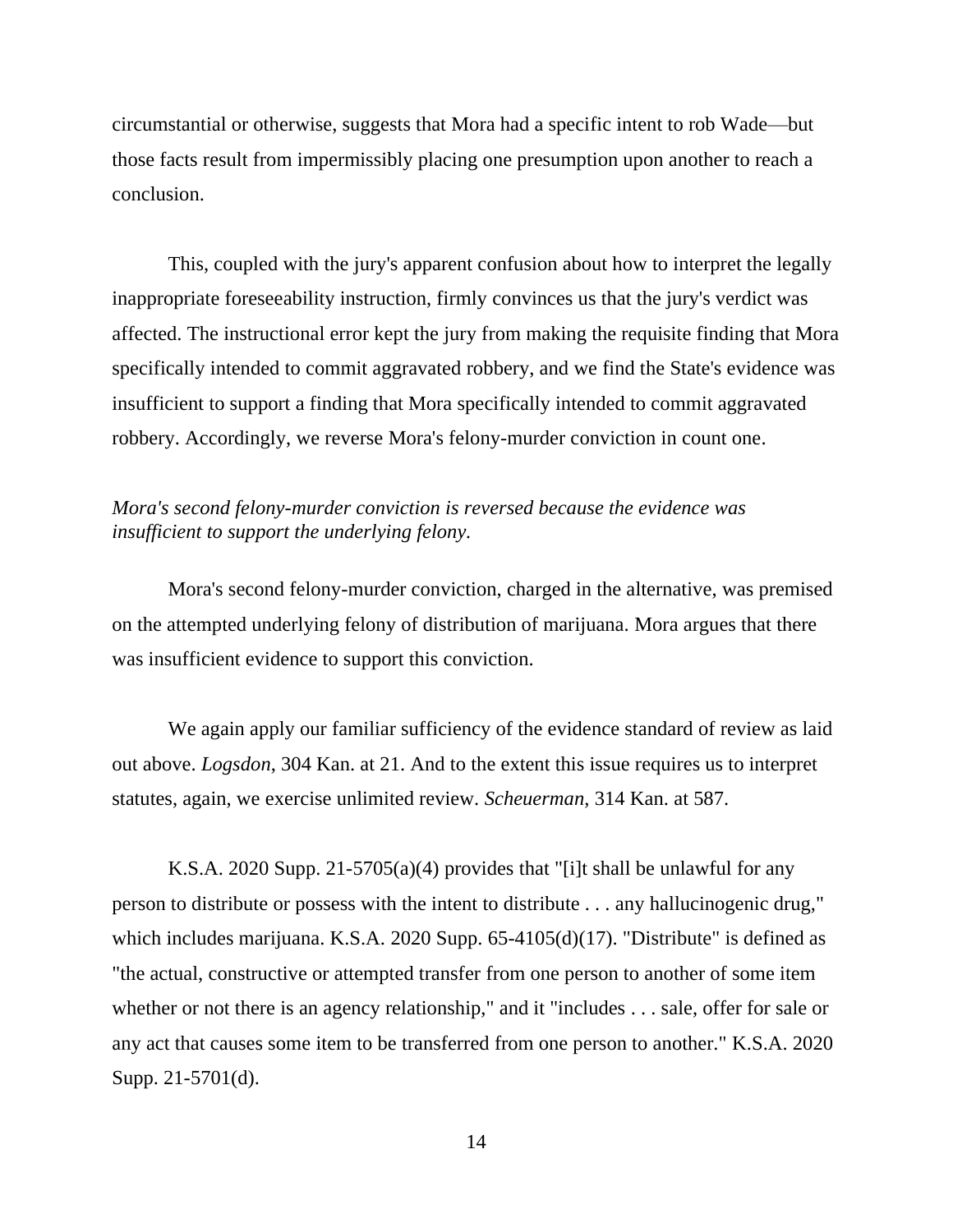As above, the conviction here on what we ultimately conclude is insufficient evidence was the direct result of the jury being given a faulty understanding of the law and of what the State was required to prove. In closing, the State asserted that "distribute" did not mean what the jurors thought it meant, and directed the jurors to not "use common sense terms." Instead, the State declared that "[p]eople on both ends share that responsibility" and that the crime of distribution of marijuana covers both the seller and the buyer. Mora moved for a posttrial judgment of acquittal, arguing that "[d]istribution is selling or distributing, not purchase or obtaining. . . . [I]t's clear the intent of the legislature was to be aimed at drug dealers, not drug purchasers." The district court denied the motion, agreeing with the State that "any act that causes an item to be transferred" met the definition of distribution.

Mora's trial took place in February 2020, before we published *State v. Crosby*, 312 Kan. 630, 479 P.3d 167 (2021), and *State v. Hillard*, 313 Kan. 830, 491 P.3d 1223 (2021). But *Crosby* and *Hillard* have since made clear that a defendant must be in possession of a substance before he or she can be convicted of distribution. They also support our conclusion today that a person who purchases or obtains a controlled substance for personal use cannot be convicted of distribution or attempted distribution in the absence of any evidence of an attempt or intent to thereafter distribute that substance. Such evidence may be circumstantial—flowing from reasonable inferences and possibly statutory presumptions. See K.S.A. 2020 Supp. 21-5705(e). But it must be present for there to be a conviction.

In *Crosby*, we stated:

"Because K.S.A. 2019 Supp. 21-5705(a) includes the alternatives 'distribute' or 'possess with the intent to distribute' it raises the question whether a person can ever be convicted of distribution of a controlled substance without first possessing the controlled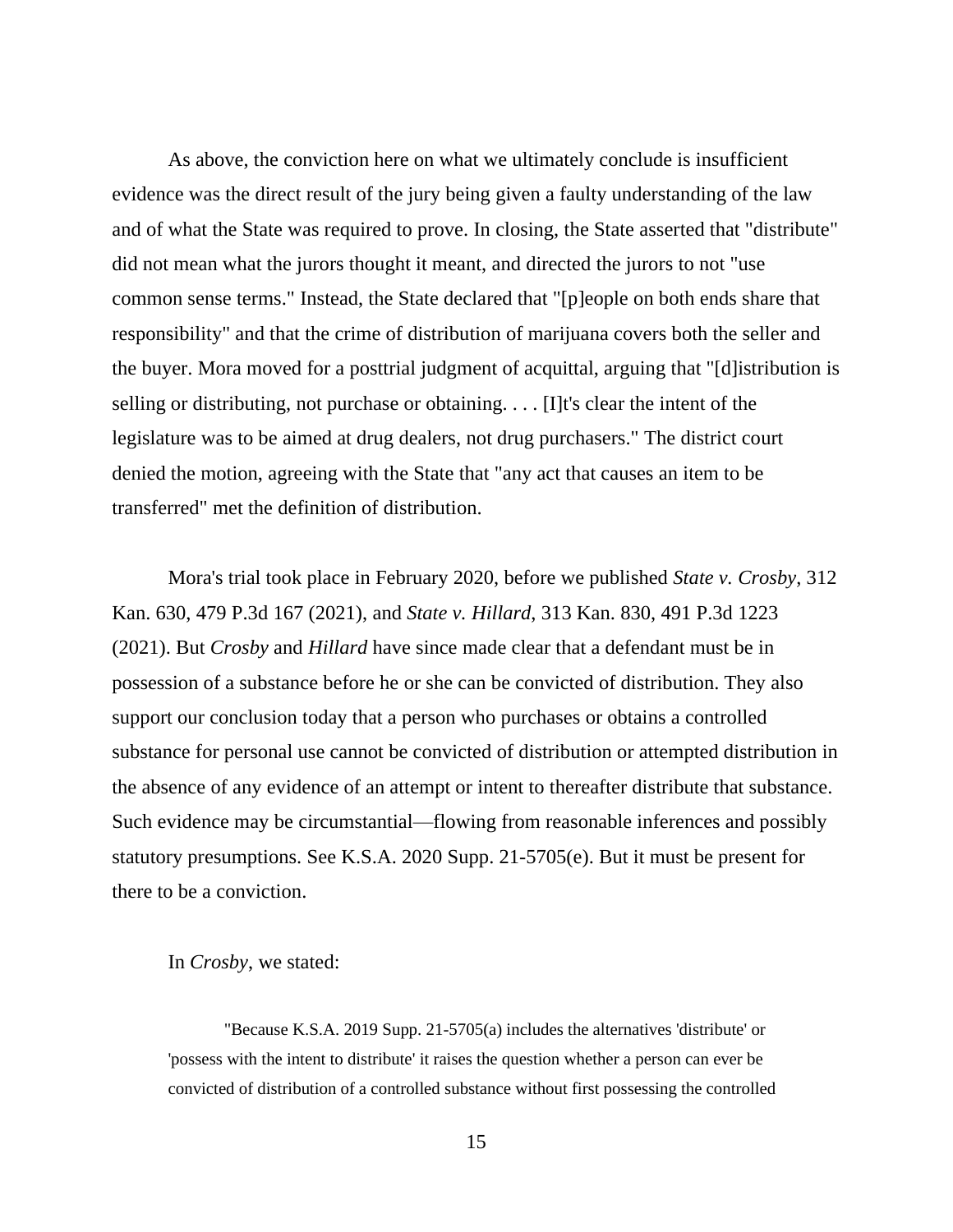substance as a matter of law. The most natural reading of the statute is that possession is an assumed prerequisite to distribution. See Black's Law Dictionary, *Distribute*, 597 (11th ed. 2019) ('To apportion; to divide among several. . . . To arrange by class or order. . . . To deliver. . . . To spread out; to disperse.'); Black's Law Dictionary, *Distribution*, 597 (11th ed. 2019) ('The act or process of apportioning or giving out.'). This reading gains added force when we look to the statutory definitions of distribution and possession.

"Distribute is defined as 'the actual, constructive or attempted transfer from one person to another of some item whether or not there is an agency relationship.' K.S.A. 2019 Supp. 21-5701(d). This 'includes, but is not limited to, sale, offer for sale or any act that causes some item to be transferred from one person to another.' K.S.A. 2019 Supp. 21-5701(d). Possession is defined as 'having joint or exclusive control over an item with knowledge of and intent to have such control or knowingly keeping some item in a place where the person has some measure of access and right of control.' K.S.A. 2019 Supp. 21-5701(q). We conclude it is impossible to 'transfer' a controlled substance 'from one person to another' without having 'joint or exclusive control over' the controlled substance first. See K.S.A. 2019 Supp. 21-5701(d); K.S.A. 2019 Supp. 21-5701(q). As a definitional matter, a person cannot transfer something one does not control. Therefore, in order to convict a defendant of distribution of a controlled substance under K.S.A. 2019 Supp. 21-5705(a), the State must present sufficient evidence of possession as a necessary part of the crime." 312 Kan. at 637-38.

#### And as we said even more recently in *Hillard*:

"In the State's formulation, the simple act of providing money to a middleman to acquire illicit substances would be sufficient to make one guilty of the crime of conspiracy to distribute a controlled substance, irrespective of any intended 'further transfers' after possession was achieved.

. . . .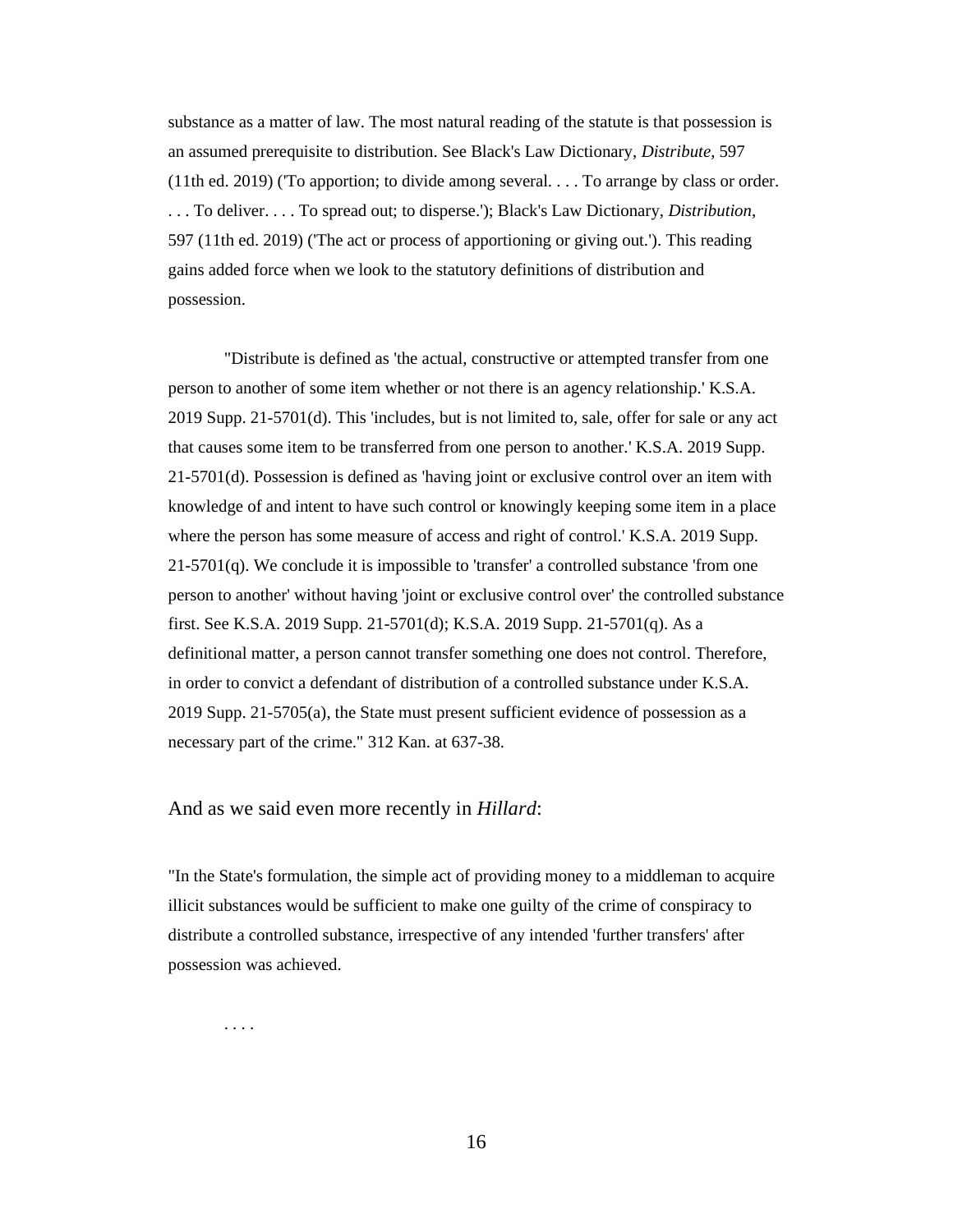". . . The jury was not presented with evidence as to Hillard's . . . intentions for the drug once she received it. Nor was the jury presented with evidence that the methamphetamine Goodpaster was paid to acquire would be distributed to anyone *but* Hillard by Goodpaster. *In other words, the State established that Hillard conspired to*  '*distribute*' *a controlled substance to herself only. In the absence of evidence establishing an actual agreement to* '*distribute*' *the methamphetamine to anyone beyond herself, we find this to be insufficient to support a conviction* for conspiracy to distribute a controlled substance; at most, the State proved a conspiracy for Hillard to *possess* the methamphetamine." (Emphasis added.) 313 Kan. at 849-50.

The State argues that *Crosby* and *Hillard* are distinguishable because in those cases, the charged crimes were distribution of marijuana and conspiracy to distribute a controlled substance, respectively, whereas here—a felony-murder prosecution—the State need only prove *attempted* distribution, which would not necessarily require a showing that Mora ever gained joint or exclusive control over the marijuana. See K.S.A. 2020 Supp. 21-5402(a)(2) ("Murder in the first degree is the killing of a human being committed . . . in the commission of, *attempt to commit*, or flight from any inherently dangerous felony." [Emphasis added.]) We find the State's argument unpersuasive. By charging Mora with felony murder with the underlying inherently dangerous felony of distribution under K.S.A. 2020 Supp. 21-5705, *Crosby* and *Hillard* clearly dictate that the State had the burden to prove that Mora was attempting or had the intent to distribute the marijuana, rather than simply buying it for personal use from the distributor.

Viewing the evidence in the light most favorable to the State, we conclude that a rational fact-finder could not have found Mora guilty of distribution beyond a reasonable doubt when using the correct understanding of "distribute." The evidence was insufficient to prove that Mora was attempting or intending to distribute marijuana—in fact, such evidence was nonexistent. There was no evidence that Mora ever possessed any amount of marijuana himself, ever sold or offered marijuana for sale, arranged to meet anyone to sell marijuana to, or anything else that could suggest he was engaging in distribution.